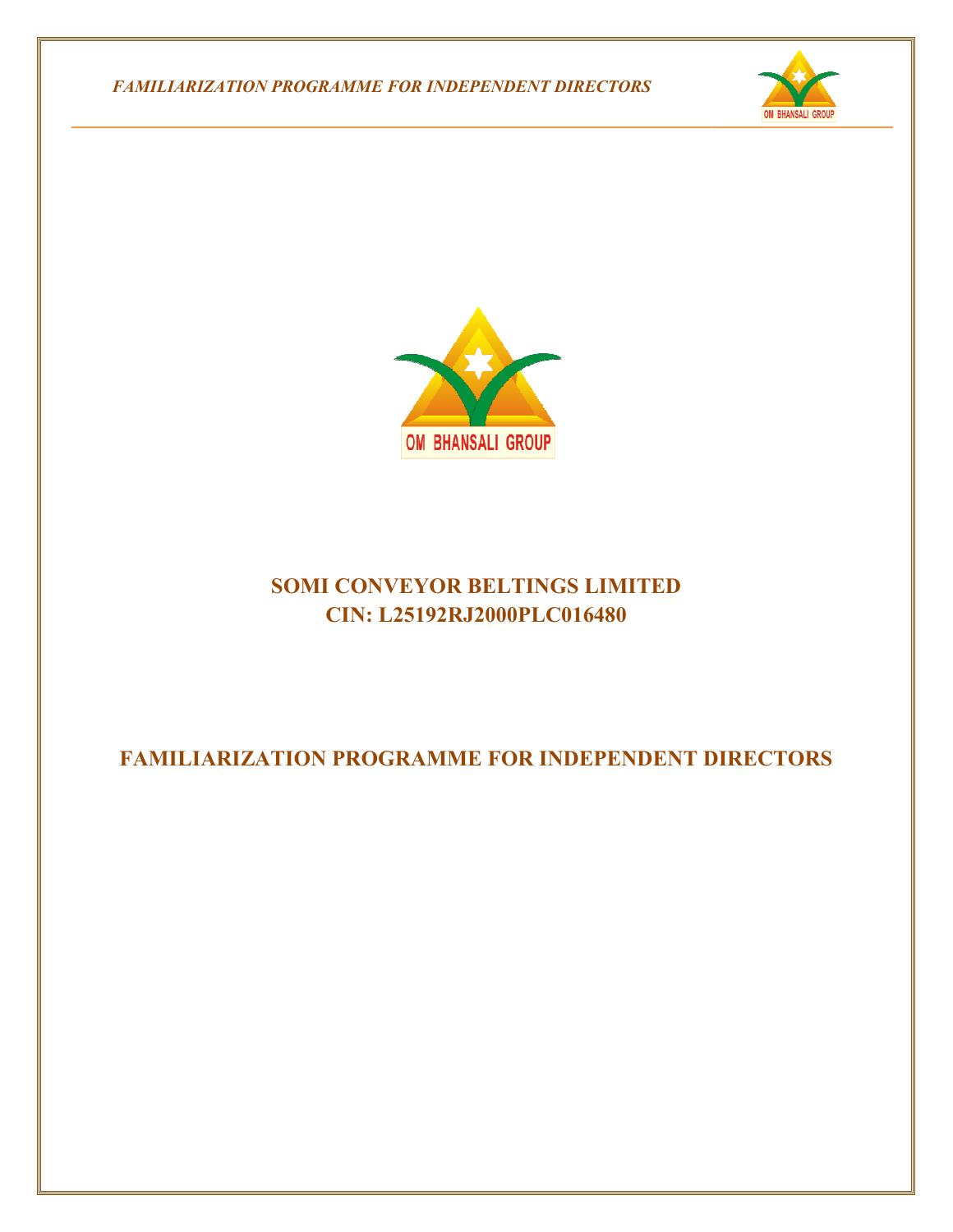

#### **PREAMBLE**

Schedule IV of the Companies Act, 2013 and the Regulation 25(7) of the SEBI (Listing Obligations and Disclosure Requirements) Regulations, 2015 mandates the Company to familiarize the Independent Directors in the following areas: Schedule IV of the Companies Act, 2013 and the Regulation 25(7) of the SEBI<br>Obligations and Disclosure Requirements) Regulations, 2015 mandates the Com<br>familiarize the Independent Directors in the following areas:<br> $\triangleright$ 

- $\triangleright$  Familiarization with the Company;
- $\triangleright$  Roles:
- $\triangleright$  Rights and Responsibilities;
- $\triangleright$  Nature of Industry; and
- $\triangleright$  Business model of the Company.

### **OBJECTIVES**

To adopt a structured programme for orientation and training of the Independent Directors at the time of their joining so as to enable them to understand the Company- its operations, business, industry and environment in which it functions. The Company shall follow a structured orientation and training programme for the Independent Directors to understand and get updated on the business and operations of the Company on a continuous basis. intertor at entropy and the Company.<br>
Directors at the time of their joining so as to enable them to understand the Company- its<br>
Directors at the time of their joining so as to enable them to understand the Company shall f their joining so as to enable them to understand the Company- its<br>adustry and environment in which it functions. The Company shall<br>ientation and training programme for the Independent Directors to<br>pdated on the business

The Program aims to provide insights into the Company to enable the the Independent Directors understand their roles, rights and responsibilities and to get updated on the Company' Business & Operations so that they may contribute significantly to the Company.

## **FAMILIARIZATION AND CONTINUING EDUCATION PROCESS PROCESS**

Somi Conveyor Beltings Limited ("SOMI") proposes to implement the following programmes to familiarize the Independent Directors with the Company:

1. The Company through its Managing Director / Executive Director / Key Managerial Personnel conducts programmes / pr esentations familiarize the Independent Directors with the strategy, operations and functions of the Company.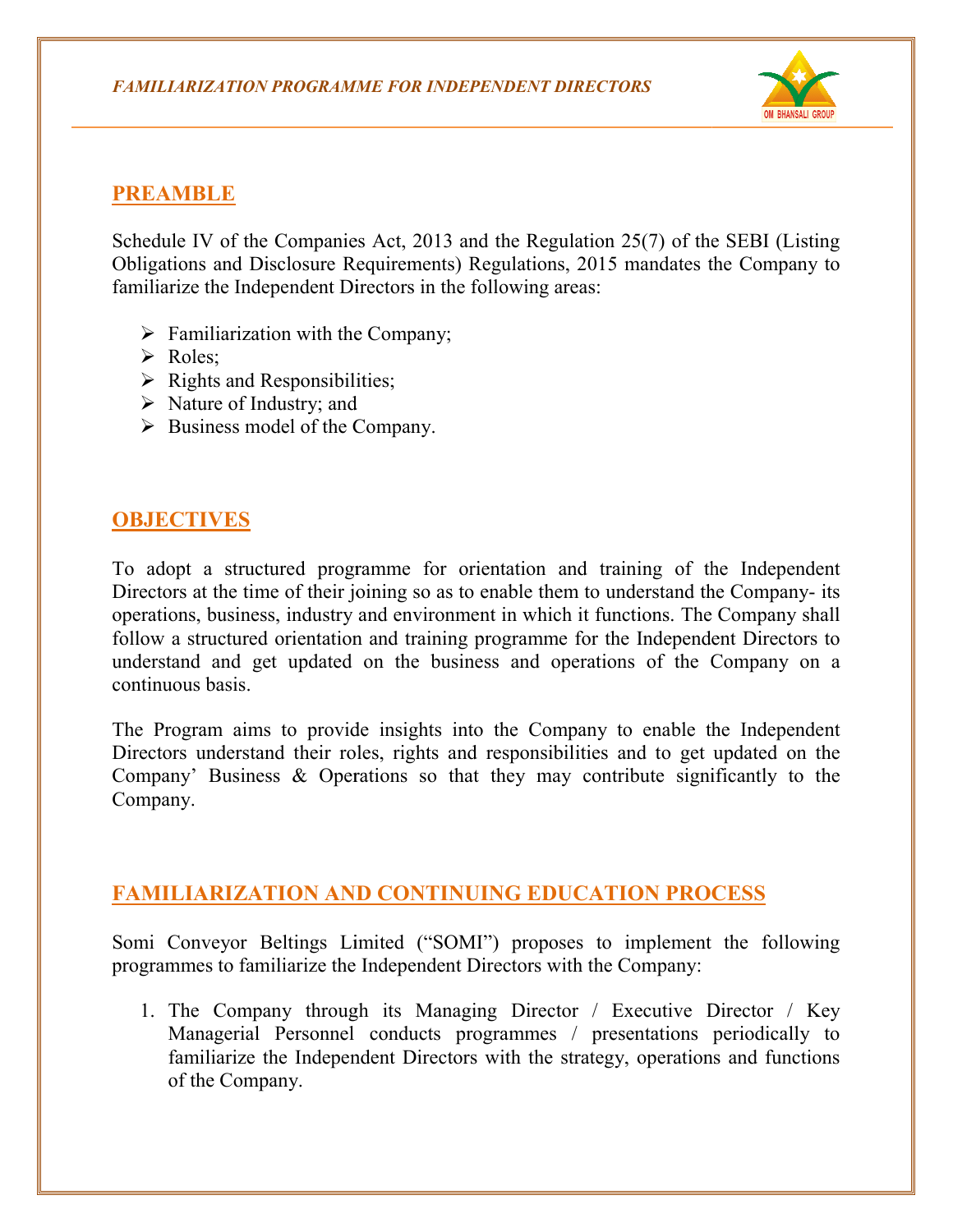

- 2. Such programmes /presentations provide an opportunity to the Independent Such programmes /presentations provide an opportunity to the Independent Directors to interact with the Senior Management of the Company and help them to understand the Company's strategy, business model, operations, service and product offerings, markets, organization structure, finance, human resources, technology, quality, facilities and risk management and such other areas as may arise from time to time. to understand the Company's strategy, business model, operations, serv<br>product offerings, markets, organization structure, finance, human res<br>technology, quality, facilities and risk management and such other areas<br>arise f ompany and help them<br>operations, service and<br>nce, human resources,<br>uch other areas as may<br>es and responsibilities,
- 3. A detailed appointment letter incorporating the role, duties and responsibilities remuneration and performance evaluation process, insurance cover, SOMI Code of Conduct and obligations on disclosures, is issued for the acceptance of the Independent Directors.
- 4. When a new Independent Director comes on the Board of the Company, a meeting is arranged with the Chairperson, Managing Director, Chief Financial Officer to discuss the functioning of the Board and the nature of the operation of the Company's business activities. hen a new Independent Director comes on the Board of the Company, a meeting<br>arranged with the Chairperson, Managing Director, Chief Financial Officer to<br>icuss the functioning of the Board and the nature of the operation of
- 5. New Independent Directors are provided with copy of latest Annual Report, SOMI Code of Practices and Procedures for Fair Disclosure of Unpublished Price Sensitive Information, SOMI Code of Conduct for Internal Procedures and to Regulate, Monitor and Report Trading by Insiders and SOMI Code of Conduct for Board Members and Senior Management. Solusiness activities.<br>
Directors are provided with copy of latest Annual Report, SOMI<br>
Practices and Procedures for Fair Disclosure of Unpublished Price<br>
Information, SOMI Code of Conduct for Internal Procedures and to re of the operation of<br>latest Annual Report, SC<br>sure of Unpublished P<br>Internal Procedures and<br>SOMI Code of Conduct<br>Duties, Responsibilities<br>e Companies Act, 2013<br>dent Director as per S.<br>S.) Regulations, 2015<br>Statement form
- 6. Providing an overview of the Roles, functions, Duties, Responsibilities and liabilities of Independent Directors as provided in the Companies Act, 2013 and Criteria of Independence applicable to the Independent Director as per SEBI (Listing Obligations and Disclosure Requirements) Regulations, 2015 and Companies Act, 2013. Providing an overview of the Roles, functions, Duties, Responsibilities<br>liabilities of Independent Directors as provided in the Companies Act, 2013<br>Criteria of Independence applicable to the Independent Director as per S
- The Providing an overview of Directors Responsibility Statement forming part of Boards' Report.<br>
8. Board evaluation process and procedures.<br>
9. The Directors get an opportunity to visit Company's plants, where plant heads Boards' Report.
- 8. Board evaluation process and procedures.
- 9. The Directors get an opportunity to visit Company' appraise them of the operational and sustainability aspects of the plants to enable appraise them of the operational and sustainability aspects of the plants to enable them to have full understanding on the activities of the Company and initiatives taken on safety, quality, CSR, Sustainability etc .